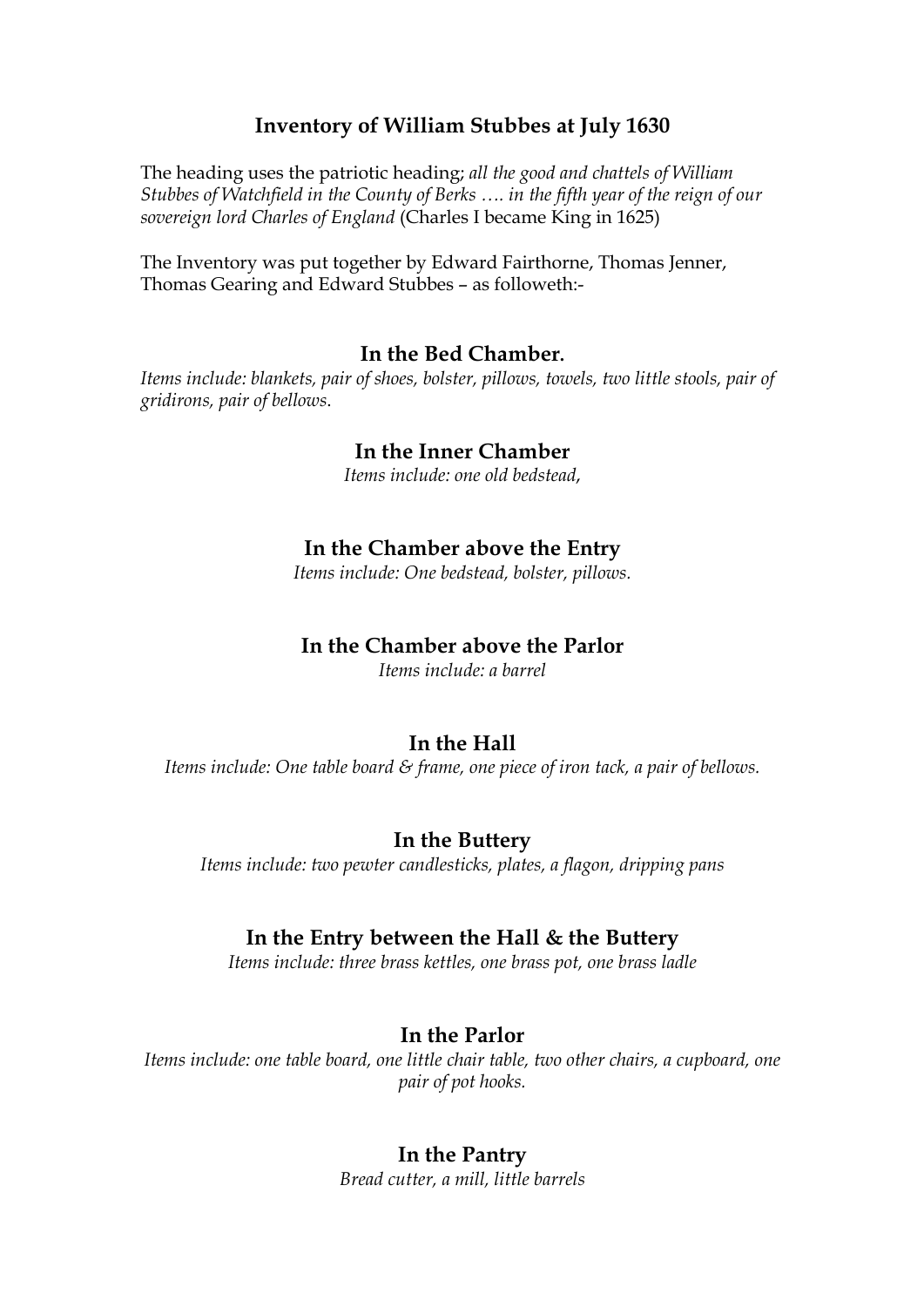# **In the higher Chamber**

*Items include: one old bedstead*

# **In the Chamber above the Dining Chamber**

*Items include: some particular cut of bacon*

# **In the old Kitchen**

*Items include: a Stool*

# **In the Mill House**

*Items include: an old bedstead, a flatbed, a feather pillow, pigs & a sow, what's growing in the ground.*